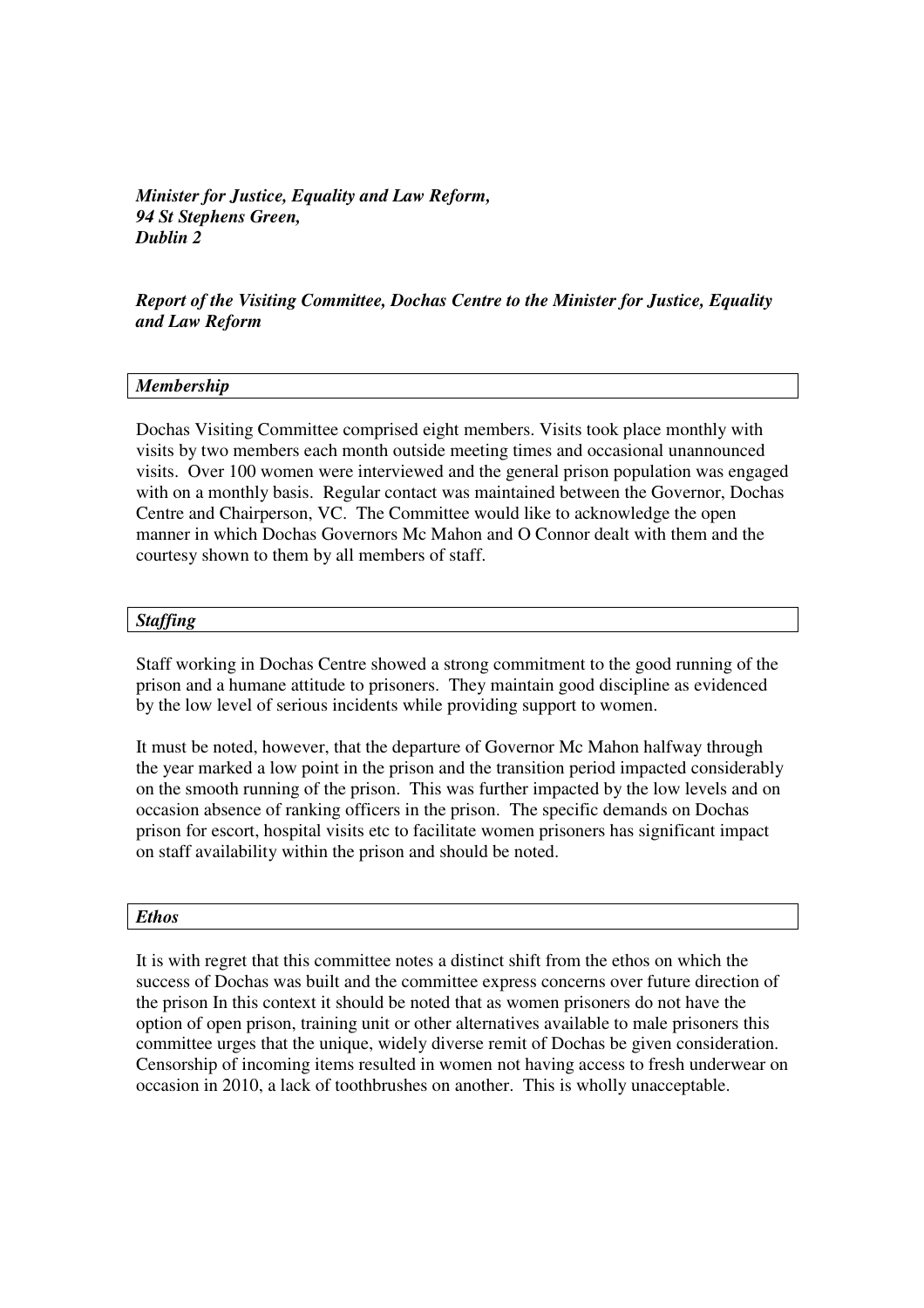# *Welfare*

Sadly Dochas experienced its first death by suicide in 2010 and this committee extends its deepest condolences to family and staff who were deeply traumatised by this sad event. The committee would like to commend Governor O Connor and staff members for their humane response to this tragic loss.

The Visiting Committee wishes to note two serious incidents which occurred in 2010 and which have been drawn to the Minister's attention.

 In May 2010 a prisoner was forcibly removed from the prison in circumstances which represent a serious violation of her human rights while a prisoner. Letters from the Visiting Committee regarding this incident have been unanswered and while assured that investigations are ongoing there has been no result to date.

Of deep concern are details of a search carried out in the prison by a dedicated search team. This search involved both a physical inspection of the prison and an examination of women using the BOSS chair.

Dochas Visiting Committee unreservedly acknowledges the right of the Irish Prison Service to maintain order and discipline in the prison and indeed commends them for doing so. Searches are an intrinsic part of that order. It is the manner of this search which the Visiting Committee calls into question.

In particular the Visiting Committee condemns the manner of use of the BOSS chair. Having locked down the prison, and having searched prisoners, the search required women to be brought to the gym where they were required to remove clothing including underwear in the presence of male officers. A small number of towels were passed among the women, a number of whom were not adequately covered.

It is the understanding of this committee from a brief study of international literature on the BOSS chair that it is unnecessary to subject women to the humiliation of stripping naked. It is certainly not in keeping with international norms of good practice. The degrading requirement of involuntary body exposure on this occasion was an unnecessary humiliation.

During the same search of the prison items were confiscated by the Search Team. There does not appear to have been clear direction given. Items taken from some prisoners were the same items left with others. Some prisoners had mattresses removed, others were left with exactly the same item. Property bought through the Prison Service was confiscated. If searches of this nature are to become the norm in Dochas this Committee recommends strict guidelines which adhere to all standards of best practice.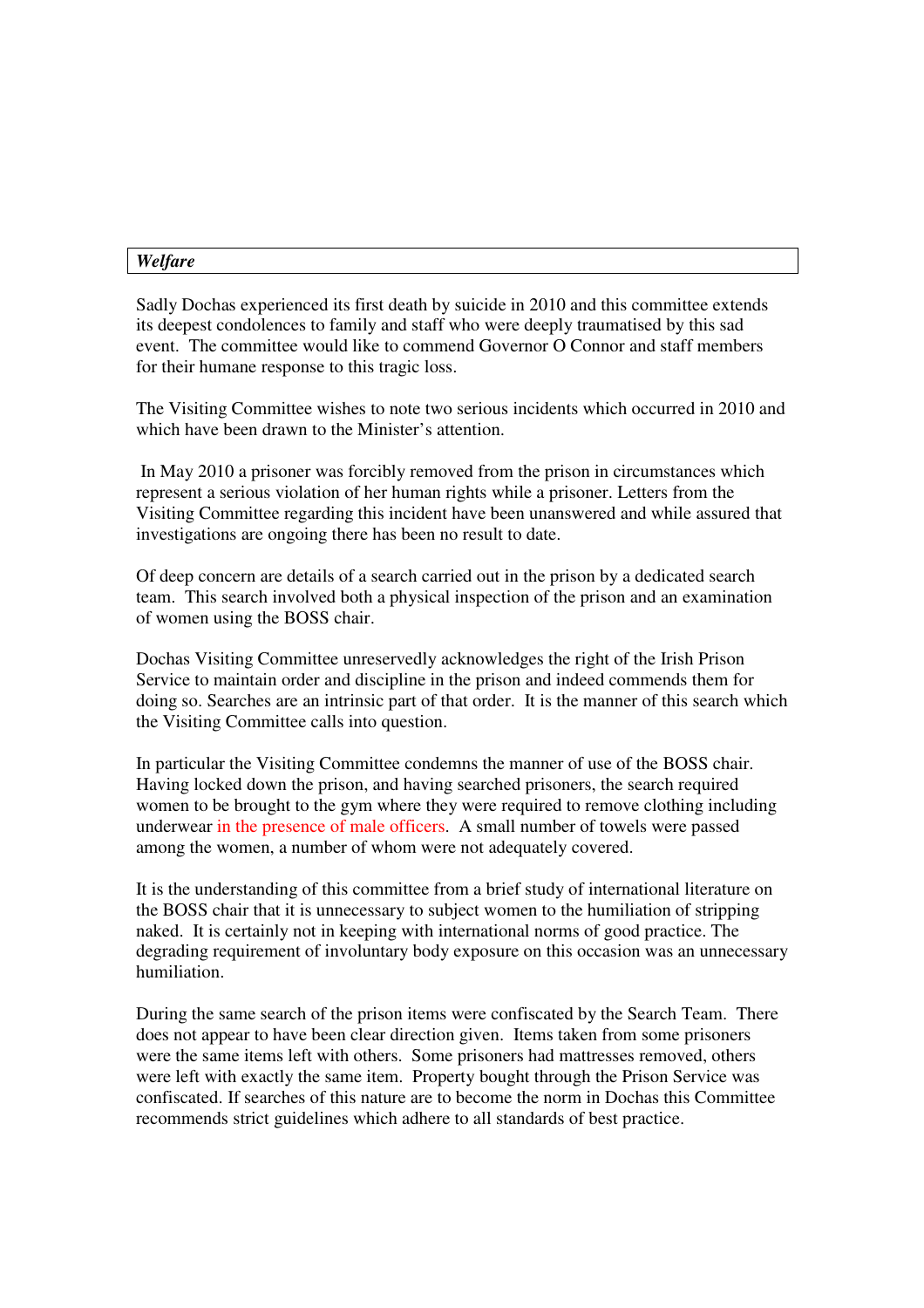## *Accommodation*

Overcrowding continues to be a problem in the prison. Dochas Visiting Committee wish to draw attention to the numbers of prisoners being held at the prison which peaked at 150 with three babies in a prison designed for 85 women. Representations made by this committee regarding provision of breakfast supplies were addressed by prison authorities. Bunk beds were installed during 2010. The Visiting Committee, while acknowledging the challenges faced by prison authorities, shares concerns about their installation on a number of health and safety grounds.

The accommodation of large numbers (upwards of 20 on occasion) in the Health Centre have prevented the correct use of this facility. Given the important role of the Health Centre it recommended by the Visiting Committee that this facility be ringfenced solely for the purposes for which it was designed.

## *Education*

Education offers an opportunity for rehabilitation. Learning in Dochas continues to be offered by a committed group of professionals who offer literacy courses, artwork, hairdressing courses, sewing classes as well as a variety of FETAC courses in subjects such as food safety and catering. A new regime of locked yards has seriously disrupted attendance at school. The insufficient number of officers available to supervise has resulted in significant cancellation of classes. The library is seldom open.

# *Health & Safety*

The Visiting Committee continues to call for the provision of a net to prevent drugs entering the prison. Many prisoners are on methadone programmes (approx 25% of the prison population) and are being assisted in efforts towards being clean. The continued capacity to "land" drugs into the prison poses a threat to the safety and wellbeing of both staff and prisoners.

Health was generally well provided for in Dochas Centre in 2010. A doctor and nurse are available to meet the requirements of the prisoners. Additional support is provided by an addiction counsellor and psychologist. A visiting psychiatrist attends on occasion. Outside medical personnel including an optician are accessed where required. Regular meetings are held between prison authorities and medical staff which have also been attended by the Chairperson of the Visiting Committee. Incidents of attempted suicide and self harm appear to be carefully monitored.